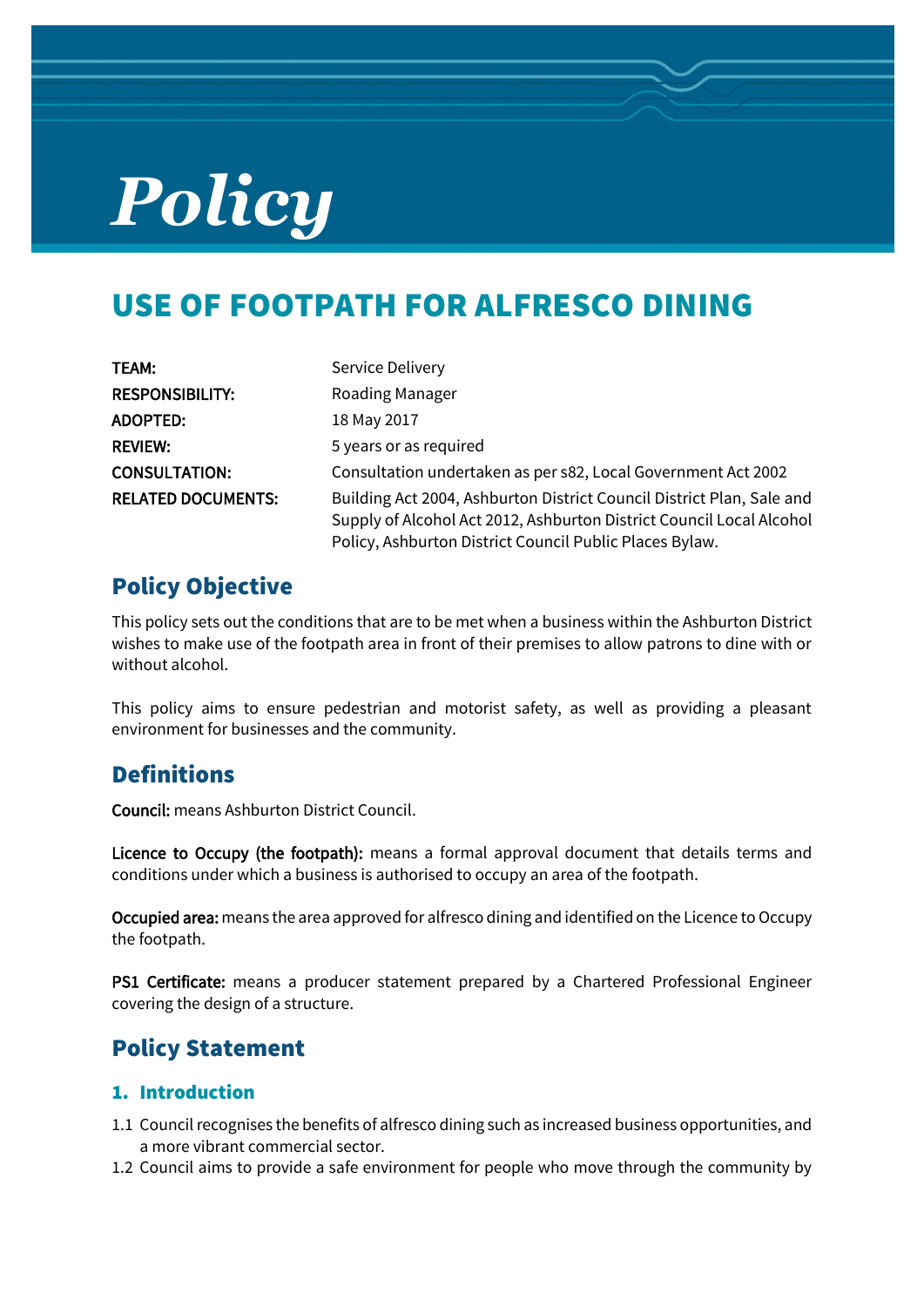providing a clear path free from obstruction.

1.3 This policy applies to the entire Ashburton District.

#### 2. Licence to occupy the footpath

- 2.1 Businesses owners seeking a licence to occupy the footpath must apply to Council.
- 2.2 The area applied for can only be the area fronting the applicant's premises.
- 2.3 Additional consents (such as resource consents) may be required, depending on the location of the footpath. It is the responsibility of the applicant to contact Council to determine if additional consents are required (note: within the central business area of Ashburton, roads that are zoned for business allow for commercial activity (e.g. outdoor dining associated with a restaurant and bar) on the footpath as a permitted activity)).
- 2.4 Applications will not be approved until the applicant has determined that no additional consents are required.
- 2.5 Applications shall include all relevant information on the nature of the proposal, including intended use, hours of operations, and table layout.
- 2.6 A licence to occupy the footpath will initially be issued for a one year period. Following this period, the licence to occupy the footpath may be extended at Council's discretion.
- 2.7 It is the responsibility of the licence holder to apply for an extension for a licence to occupy the footpath.
- 2.8 A licence to occupy the footpath is non-transferable between business owners.
- 2.9 A licence to occupy the footpath will terminate with the sale of a business.
- 2.10Where the licence to occupy has ended, the holder of the licence shall be solely responsible for all costs associated with reinstatement of the area to its original form.
- 2.11 Repair of any damage to persons of property (both private and public) arising from the licence to occupy the footpath shall be the responsibility of the licence holder.

#### 3. Smoking in alfresco dining areas

- 3.1 Smoking is not permitted at any time in the area used for alfresco dining.
- 3.2 Signage requirements will be discussed with the licence holder and Council officers.
- 3.3 No ash trays, or other objects used for the collection of cigarettes, shall be displayed in alfresco dining areas.
- 3.4 Council acknowledges that policy 3.1 is 'self-policing'. This means that no regulatory enforcement will be provided by Council, or any other agency.
- 3.5 There will be no active enforcement of policy 3.1, but it is up to the licence to occupy the footpath holder to abide by the conditions as per the licence agreement.

#### 4. Revocation of licence to occupy the footpath

- 4.1 Council may revoke a licence to occupy the footpath where:
	- 4.1.1 The licensee continually breaches the conditions of the licence;
	- 4.1.2 There is a public safety concern; or
	- 4.1.3 The use of the footpath becomes inappropriate for the location.
- 4.2 In such cases, a notice will be issued to the licence holder. The notice will include the reasons for revocation and timeframe for vacating the area.
- 4.3 The licence holder will have the right to request a review of the decision to revoke a licence to occupy the footpath. Requests must be made within 7 calendar days of the date the revocation notice is issued. The notice will be suspended until the review request is considered by Council, or an appropriate delegated committee.